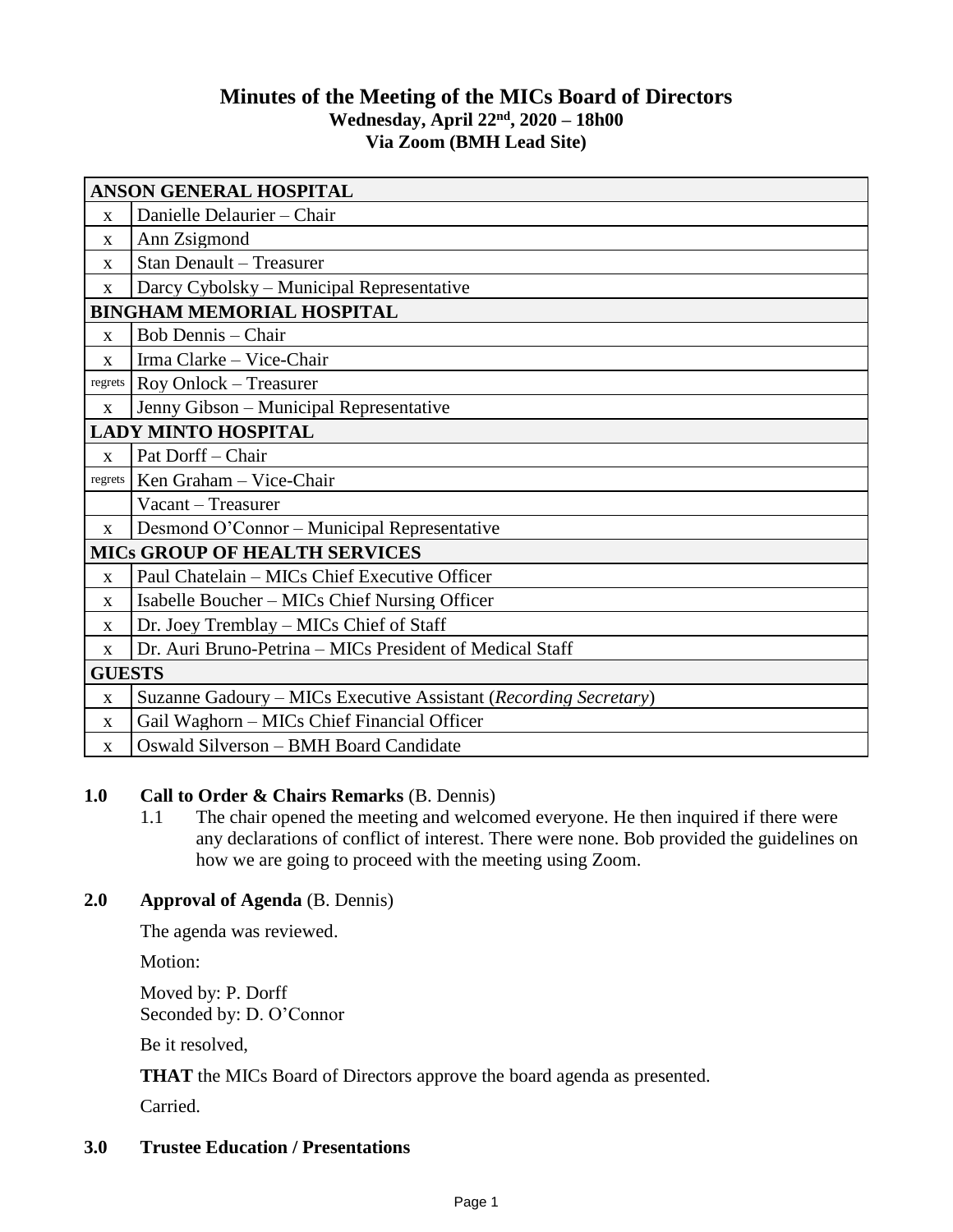3.1 N/A

#### **4.0 Approval of Minutes (B. Dennis)**

4.1 Minutes of the MICs Board of Directors meeting held March 25<sup>th</sup>, 2020 were provided for information.

Motion:

Moved by: D. Cybolsky Seconded by: A. Zsigmond

Be it resolved,

**THAT** the MICs Board of Directors approve the minutes of the meeting held March  $25<sup>th</sup>$ , 2020 as presented.

Carried.

#### **5.0 Follow-Up Items**

- 5.1 Review of the 2020-2021 Board Work Plan
	- The Board Work Plan was reviewed for the month of April.
	- **Preparation for the CEO's performance appraisal will be deferred.**
	- **IDED** Insurance renewal was completed in late March and implemented April  $1<sup>st</sup>$  with Marsh Insurance
	- Motion to approve insurance company is being requested today
	- The AGH Hospital Improvement Plan is on hold for now

#### **6.0 MICs Finance**

- 6.1 February 2020 Operating Statements G. Waghorn
	- Chief Financial Officer gave a quick review of the financial statements for all sites

### **BMH:**

 Hospital operating at a surplus of \$350,174; total operating revenue was \$7,299,145; total operating expenses came up to \$6,948,971; will be ending the year in a good surplus position

### **AGH:**

 Hospital operating at a surplus of \$94,609; total operating revenue was \$8,888,900; total operating expenses came up to \$8,794,291; will end the year in a large surplus position

### **SCM:**

• ended third quarter with a total non-operational deficit of \$206,933 less amortization expense; total revenue was \$4,816,951; operational deficit was \$566,955; will be difficult to balance; struggling with overtime; COVID costs are not reflected in the February statement; board chair is requesting that we review the LTC deficit once the COVID pandemic is over

### **LMH:**

• Hospital operating at a surplus of \$216,576; total operating revenue was \$13,425,062; total operating expenses were \$ 13,208,487

### **VM:**

ended the third quarter with a deficit of \$155,248; total revenue was \$2,484,758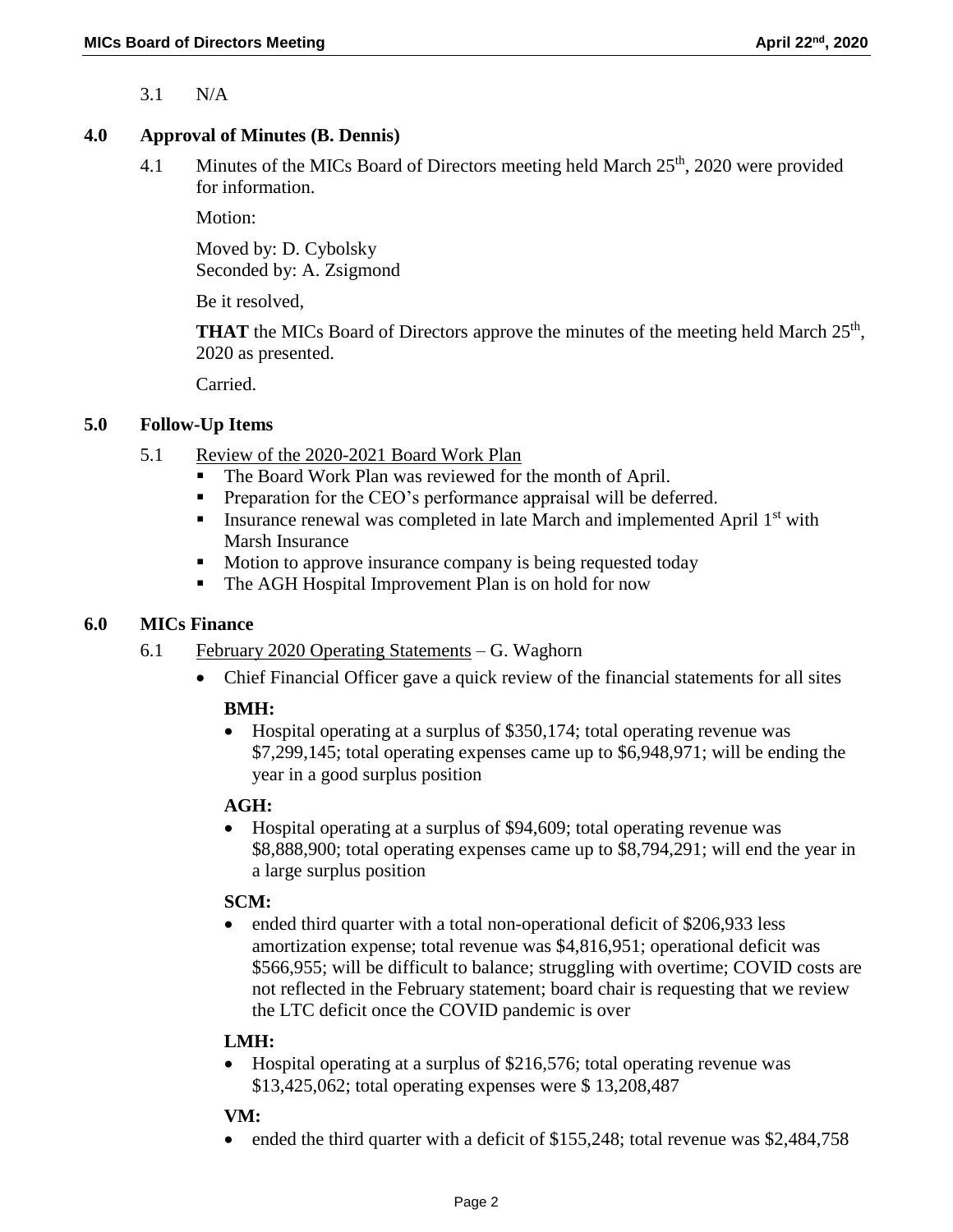Motion to approve February 2020 Financial Statements Moved by: J. Gibson Seconded by: I. Clarke Be it resolved,

**THAT**, the MICs Board of Directors approve the February 2020 Financial Statements for Bingham Memorial Hospital, Anson General Hospital, South Centennial Manor, Lady Minto Hospital and Villa Minto as presented. Carried.

- 6.2 Capital Budgets 2020-2021 G. Waghorn
	- G. Waghorn provided a brief overview of the capital budgets for each site.
	- Each site will end the year in surplus position; received \$800,000 in transformational funding; this might pay for ADUs for the ER departments at each site; use some NUPT nursing hours; will be receiving some dollars for COVID costs
		- BMH: \$308,635 total capital equipment requested; \$120,000 amortization in budget; \$11,950 in grants/donations; \$176,685 left to finance from reserves; Plant/Maintenance: \$1,265,000 in total building capital requested; \$483,000 identified as possible exceptional circumstance (ECP); \$782,000 left over to finance
		- AGH/SCM: AGH received \$300,000 in one-time funding but the LHIN expects a HIP; \$432,829 total capital equipment requested; \$180,000 amortization in budget; \$13,000 in grants/donations; \$239,829 left to finance from reserves; Plant/Maintenance: \$2,007,000 in total building capital requested; \$425,000 identified as possible exceptional circumstance (ECP); \$1,582,000 left over to finance; Stan suggested that we change to a natural gas generator instead of replacing the oil tanks; Paul will get an analysis done on that
		- LMH/VM: \$582,800 total capital equipment requested; \$120,000 amortization in budget leaving \$462,000 left to finance; Plant/Maintenance: \$1,490,000 in total building capital requested; \$75,000 identified as possible exceptional circumstance (ECP); \$1,415,000 left over to finance; we might have to tap into our reserves but would rather not have to

Motion:

Moved by: D. Delaurier Seconded by: A. Zsigmond

Be it resolved,

**THAT** the MICs Board of Directors approve the Capital Budgets for the fiscal year 2020-2021 as presented.

Carried.

### **7.0 Presentations/Reports** (B. Dennis)

- 7.1 Chief Executive Officer Report: (P. Chatelain)
	- The report was provided for information.
	- The CEO provided the following overview:
	- We have been working on COVID planning on a daily basis since the last Board meeting. Some of the highlights are: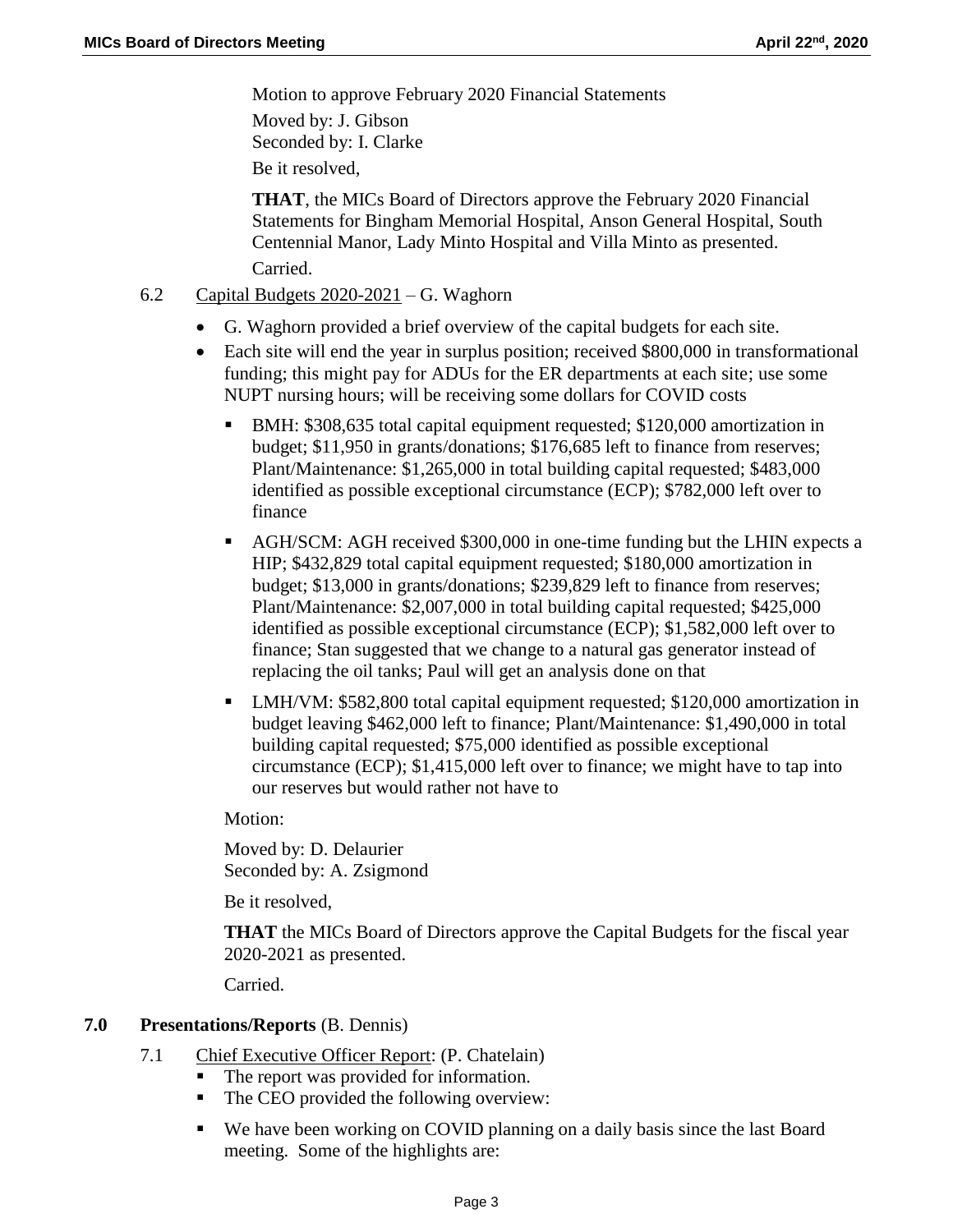- o limiting our outpatient services including OR, restricting visitors and protecting our patients, residents and staff
- o managing the respiratory outbreak at South Centennial Manor
- o discharged as many patients as possible to have beds available including opening 9 new beds among the 3 sites
- o working daily with our regional and community partners on surge planning
- o opened and staffed two Assessment Centers, one in I.F. and one in Cochrane; will open one in Matheson if necessary
- o hired over 14 new Team Members for COVID including retired nursing staff
- o constant education and communication to our physicians, Team Members and community members
- o currently have 50 COVID cases in the Porcupine Health Unit region
- o daily searching and procuring of Personal Protective Equipment
- o Paul expressed his appreciation to the leadership team for all the wonderful work they've been doing during the pandemic; everyone has stepped up to meet the extra demands
- The HIRF and ECP grant funding has been extended beyond March 31, 2020. Phase II of the LMH Lab renovations is on hold until we hear back from the mechanical engineer. AGH Lab renovations is almost complete, but on hold. As of March 20, 2020, all construction projects have been put on hold. The chillers at BMH will resume installation on May 4<sup>th</sup> so BMH can have air conditioning.
- The NEON steering committee has made a recommendation to defer the Wave 2 ONE Initiative planning phase from October 2020 to March 2021.
- Board Members were invited to ask questions.
	- o Dr. Tremblay requested that Darcy participate in the regional COVID meetings held via teleconference every Friday
	- o Paul was asked if we have implemented our Pandemic Plan; we haven't implemented it completely but have been following certain components of it; we will need to document why we haven't implemented the plan and any changes made to it; this will be reviewed by the COVID Committee
	- o A question was asked if we have ventilation capability; every hospital is prepared with vents in preparation for a surge in COVID patients; we would contact HSN for direction on where to send vented patients as we don't have ICUs
	- o There are two patients left with a respiratory illness at SCM; physician will be assessing residents through virtual care starting next week
	- o Turnaround time for COVID test results is now 48 hours in our region.
- 7.2 Chief Nursing Officer Report: (I. Boucher)
	- The Q3 Client Experience Quarterly Inpatient Scorecard was provided for information
		- o Total discharges
		- $\circ$  AGH: 83 Q2 = 1% Q3 = 10%
		- $O$  BMH:  $34 Q2 = 3\% Q3 = 24\%$
		- $O$  LMH:  $95 Q2 = 4\% Q3 = 9\%$
	- The Q3 Client Experience Quarterly Emergency Department was provided for information
		- o Total ER Visits
		- $\circ$  AGH: 1,733 (143 surveys were handed out); response rate for Q2 = 41.4%; Q3 = 39.9%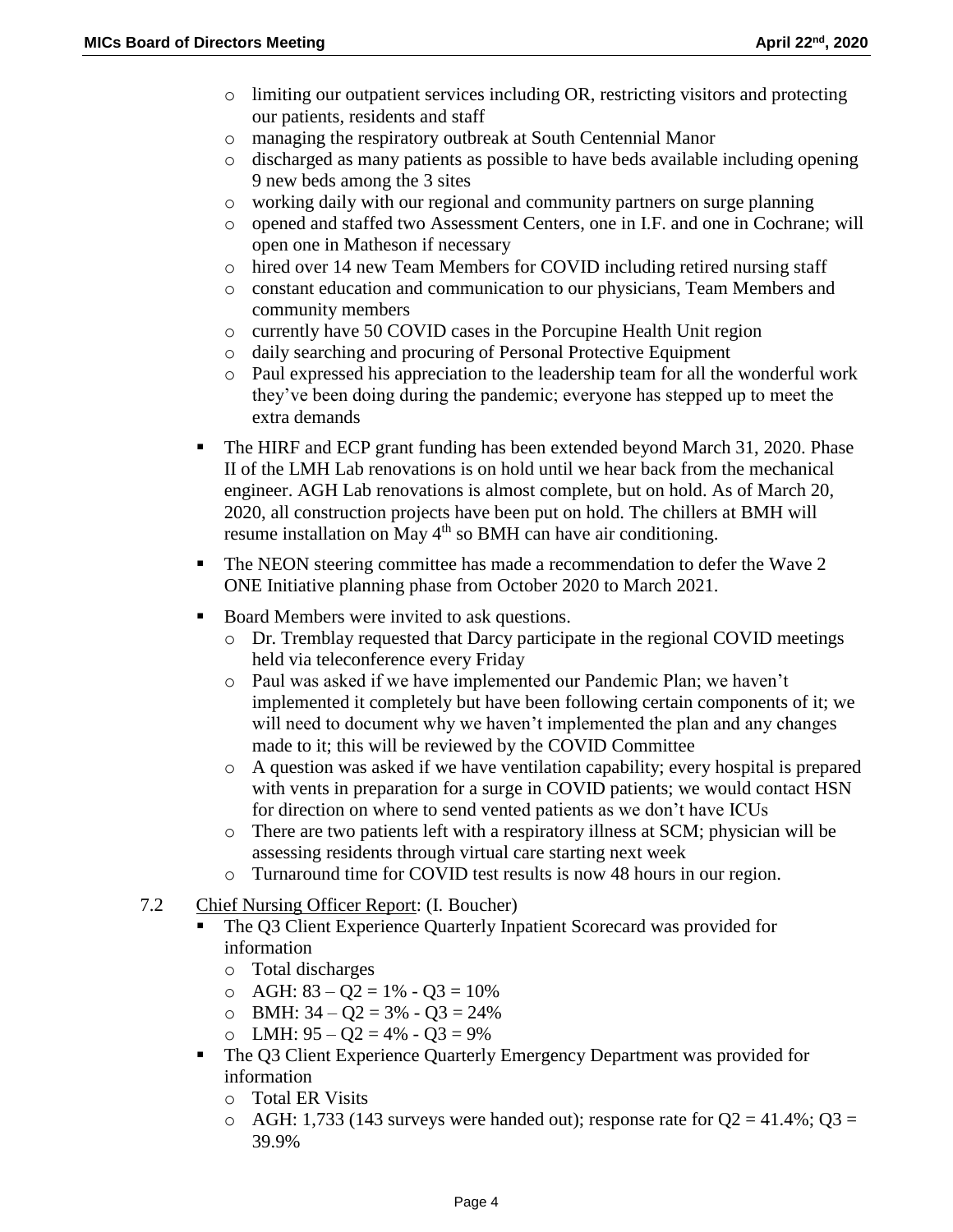- $\circ$  BMH: 461 (29 surveys handed out in December); response rate for Q2 = 0.5%;  $O3 = 5.0%$
- $\circ$  LMH: 2,278 (10 surveys handed out in December); response rate for O2 = 0.5%;  $Q3 = 2.7\%$
- o Staff acknowledgements were numerous in both surveys
- o Response rates are up due to the changes we made in the way we administer the surveys
- $\circ$  Submitted the QIP for April 1<sup>st</sup>; will be monitoring
- o Recruited multiple nursing staff many retired coming back and new grads coming to work as PSWs; recruitment firm has an RN who is interested in working at AGH on May  $4<sup>th</sup>$ ; there is also a potential prospect for LMH
- o Fully immersed in COVID on a daily basis
- o Decline in acuity as our hospital beds are mostly empty in preparation for the surge of COVID patients; we increased the number of negative pressure rooms to accommodate confirmed COVID patients to five
- o Identified zones in the nursing units: Cold (patient has no symptoms and has been in hospital more than 14 days – very low risk, e.g. ALC patient) – Warm (patient has no symptoms of COVID; admitted less than 14 days) and Hot (presumed or positive COVID-19); list of cleaning instructions and wearing of PPE posted for each of the zones
- o Decrease in ER; people are staying home
- o Received multiple donations of PPE from community members
- o Isabelle acknowledged Team Members who are working hard during the pandemic especially Laurie Bouvier who has shown true leadership
- o All LTC staff must wear a mask to protect the residents and full PPE when entering a COVID patient's room
- o The ministry has provided guidelines regarding PPE
- Board members were invited to ask questions.

### **8.0 Medical Staff** (Dr. S. Tremblay)

- 8.1 Chief of Staff Report:
	- Dr. Tremblay provided the following update
		- $\circ$  Medical Recruitment Committee met Jan. 30<sup>th</sup>; still waiting to hear from town; no update received yet
		- o Dr. Matt Smith has signed his recruitment agreement with the town; slated to start in October 2020
		- o Sent a letter to the CPSO asking to have him start earlier in August
		- o Looking for 1 family physician in Matheson, two in Cochrane and two in I.F.
		- o Recruited three locums; one for ER and two general surgeons
		- o No medical learners during the pandemic
		- o COVID 19 has touched a lot of us; meeting on a daily basis; we are prepared for it
		- o Distribution of various emails to develop protocols to keep the communities safe
		- o Curtailed many of the hospital services to decrease patient traffic
		- o Surgeons across province are being pressured to restart urgent surgeries; provincial guidance will be provided soon
		- o Physicians are still busy with their patients as well as dealing with COVID even though we don't have a lot of COVID patients in our hospitals
		- o Medical directors are now taking part in the COVID meetings to keep apprised of daily updates
		- o We have been working with Minto Counselling Centre to deal with mental health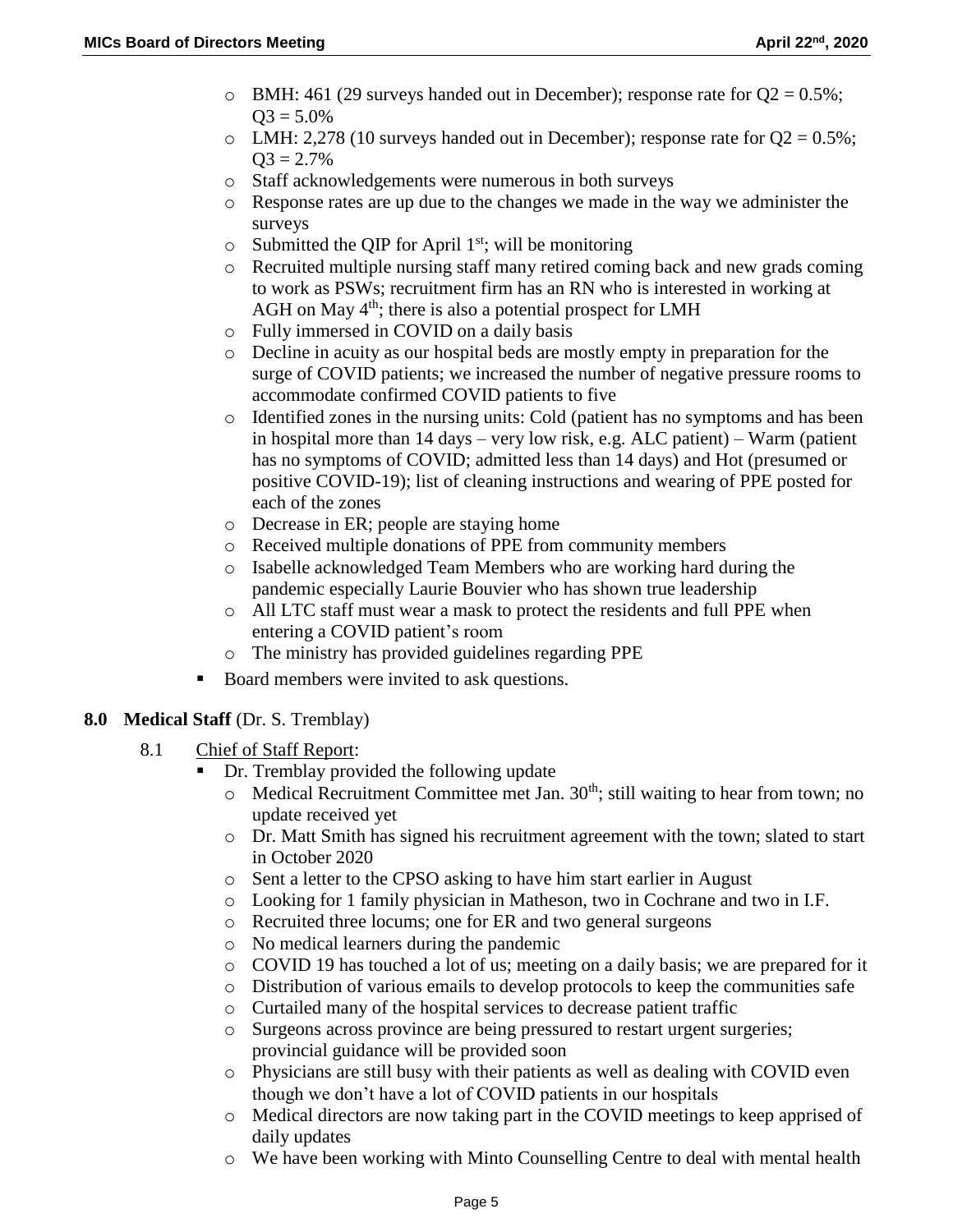patients; OHA has been providing all kinds of mental health resources for our team members

- $\circ$  We have been looking at hiring a respiratory therapist for a while; will be actively working on this after the pandemic; VCC (Virtual Critical Care) is also providing support
- 8.2 MAC Minutes:
	- $\blacksquare$  The minutes of the MAC meeting held March 11<sup>th</sup>, 2020 were provided for information
- **9.0 LHIN / MOHLTC Business** (P. Chatelain) 9.1 N/A
- **10.0 MICs Quality Committee** (I. Boucher) 10.1 N/A
- **11.0 Site Business** (B. Dennis)
	- 11.1 Anson General Hospital:
		- 11.11 Motion to approve two high school bursaries

Moved by: D. Cybolsky Seconded by: A. Zsigmond

Be it resolved,

**THAT** the AGH Board of Directors approve one \$500.00 bursary for an English speaking graduate and a \$500.00 bursary for a French speaking graduate from Iroquois Falls and surrounding area going into the health sciences as presented.

Carried.

- 11.2 Bingham Memorial Hospital:
	- 11.21 Motion to approve two high school bursaries

Moved by: I. Clarke Seconded by: J. Gibson

Be it resolved,

**THAT** the BMH Board of Directors approve one \$500.00 bursary for an English speaking graduate and a \$500.00 bursary for a French speaking graduate from Black-River Matheson going into the health sciences as presented.

Carried.

- 11.3 Lady Minto Hospital:
	- 11.31 Motion to approve two high school bursaries

Moved by: D. O'Connor Seconded by: P. Dorff

Be it resolved,

**THAT** the LMH Board of Directors approve one \$500.00 bursary for an English speaking graduate and a \$500.00 bursary for a French speaking graduate from Cochrane going into the health sciences as presented.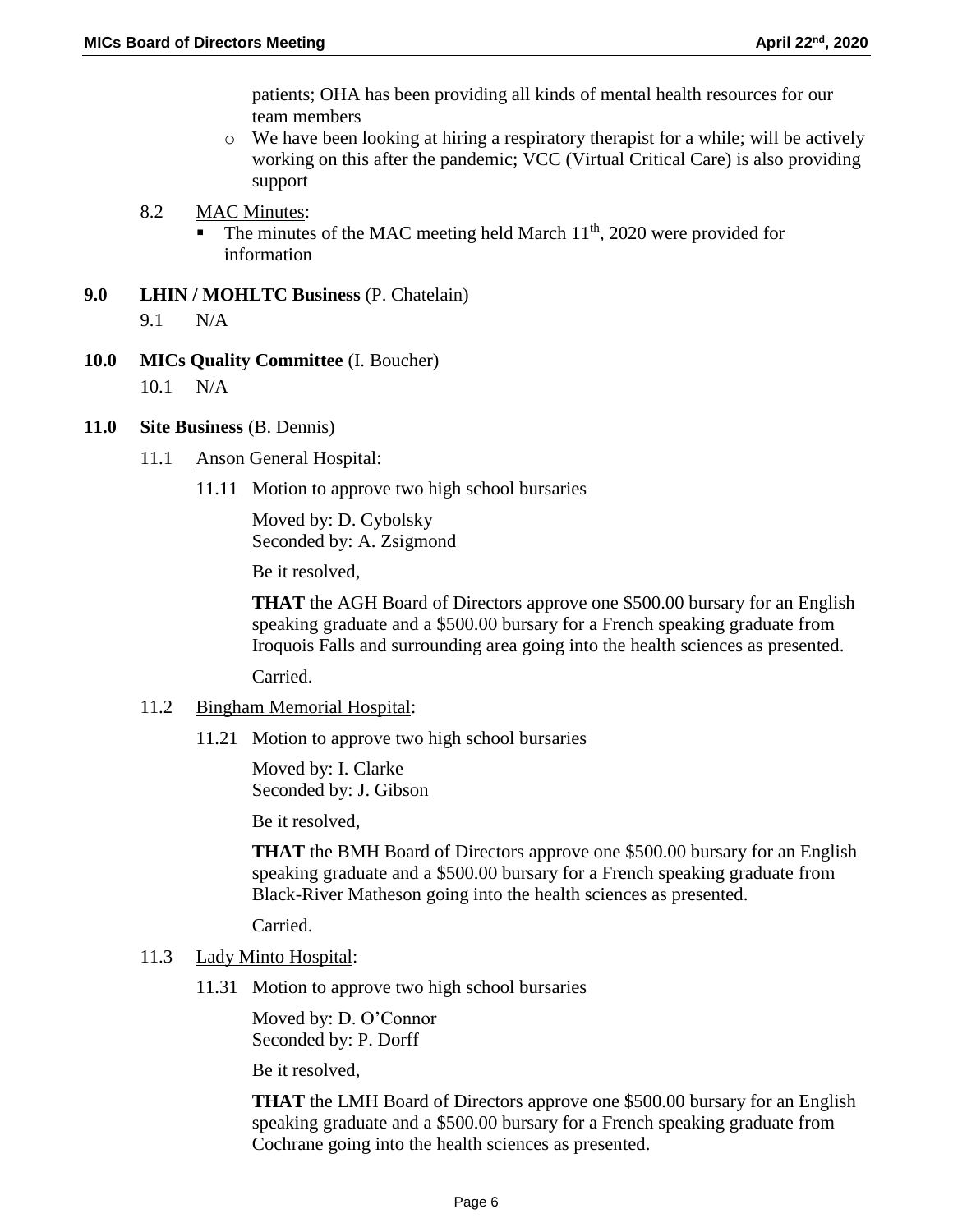Carried.

### **12.0 Partnership Business** (Bob Dennis)

- 12.1 March 2020 Board Effectiveness Survey Results
	- 11 out of 13 surveys were submitted.
- 12.2 April Board Effectiveness Survey
	- The survey was emailed via Survey Monkey.
- 12.3 Approval of Insurance Renewal
	- The Marsh 2020 proposal was provided for information.
	- There is a 20% increase in the premium as a result of the property being undervalued in past years; liability premium is included this year; it used to be covered by HIROC
	- Claims report will be presented next month
	- Motion to recommend the insurance renewal to the Board of Directors for the period of April 1<sup>st</sup>, 2020 to March 31<sup>st</sup>, 2021

Motion:

Moved by: P. Dorff Seconded by: I. Clarke

Be it resolved,

**THAT** the MICs Board of Directors approve Marsh Canada Ltd. as the insurance broker for the MICs Group of Health Services as presented.

Carried.

# **13.0 In Camera**

13.1 Motion to go in-camera

Moved by: A. Zsigmond Seconded by: D. Delaurier

- 13.2 Discussion regarding physician privileges
- 13.3 Motion to go out of in-camera

Moved by: I. Clarke Seconded by: J. Gibson

13.4 Approval of physicians' privileges

Motion to approve hospital privileges for Dr. James Villamere, Dr. Susan Parsons and Dr. Wasseem Moussa in the locum tenens category as recommended by the MICs Medical Advisory Committee.

Moved by: P. Dorff Seconded by: A. Zsigmond

**THAT** the MICs Board of Directors approve Locum Tenens privileges for Dr. James Villamere, Dr. Susan Parsons and Dr. Wasseem Moussa as recommended by the MICs Medical Advisory Committee as presented.

Carried.

- **14.0 MICs News** (B. Dennis)
	- April 2020 MICs Newsletter was provided for information.